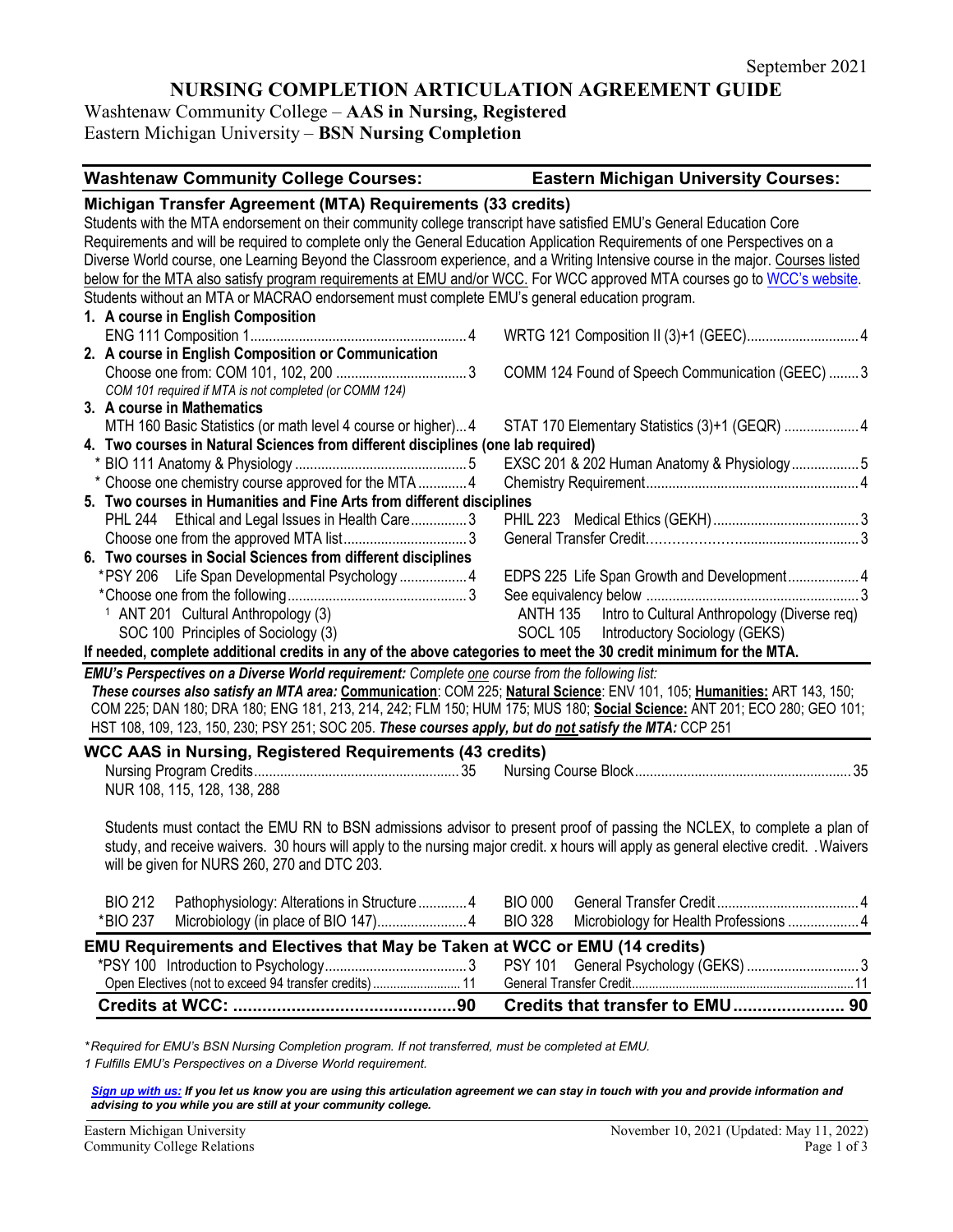# **NURSING COMPLETION ARTICULATION AGREEMENT GUIDE**

Washtenaw Community College – **AAS in Nursing, Registered** Eastern Michigan University – **BSN Nursing Completion** 

# **Completion of the BSN Completion program at EMU**

# **Major Requirements (30 credits)**

# **Required Nursing Courses**

| <b>NURS 221</b><br>Health Assessment for RNs3                  |  |
|----------------------------------------------------------------|--|
| NURS 265 R.N. Essentials of Prof Nursing Practice  3           |  |
| <sup>1</sup> NURS 300W Reading & Writing in Nursing Studies3   |  |
| <sup>1</sup> NURS 365W RN Essentials of Prof Nursing Practice3 |  |
| <b>NURS 374</b><br>Nursing Research Concepts for Practice3     |  |
| NURS 453 Community-based Nursing for RNs 3                     |  |
| NURS 465 R.N. Essentials of Prof Nursing Practice3             |  |
| <sup>2</sup> NURS 483L4 RN to BSN Pop Focused Capstone Exp3    |  |
|                                                                |  |
| <b>Consult Nursing Completion Advisor for suggested</b>        |  |
| courses                                                        |  |
|                                                                |  |

# **Sample Sequence for completing the program:**

All coursework for this degree must be completed within six years of taking NURS 300W at EMU.

| Semester 1                                         | (6 credits)                                                                                                     |
|----------------------------------------------------|-----------------------------------------------------------------------------------------------------------------|
| <b>NURS 221</b>                                    | Health Assessment for R.N.'s3                                                                                   |
| <b>NURS 300W</b>                                   | Reading and Writing in Nursing Studies  3                                                                       |
| Semester 2<br><b>NURS 265</b>                      | (6 credits)<br>R.N. Essentials of Prof Nursing Practice 3                                                       |
| Semester 3<br><b>NURS 374</b><br><b>NURS 365W</b>  | $(6 \text{ credits})$<br>Nursing Research Concepts for Practice3<br>R.N. Essentials of Prof Nursing Practice  3 |
| Semester 4<br><b>NURS 465</b>                      | (6 credits)<br>R.N. Essentials of Prof Nursing Practice  3                                                      |
| Semester 5<br><b>NURS 453</b><br><b>NURS 483L4</b> | (6 credits)<br>Community-based Nursing for RNs 3<br>RN to BSN Pop Focused Capstone Exp3                         |

**Note:** If sufficient credits hours are not transferred, additional credits must be completed at EMU to satisfy the minimum of 120 credit hours required to graduate.

The Nursing Completion Program is online only. Contact the BSN Completion program coordinator for more information.

*1 Satisfies EMU's Writing Intensive Requirement.*

*<sup>2</sup> Satisfies EMU's Learning Beyond the Classroom requirement.*